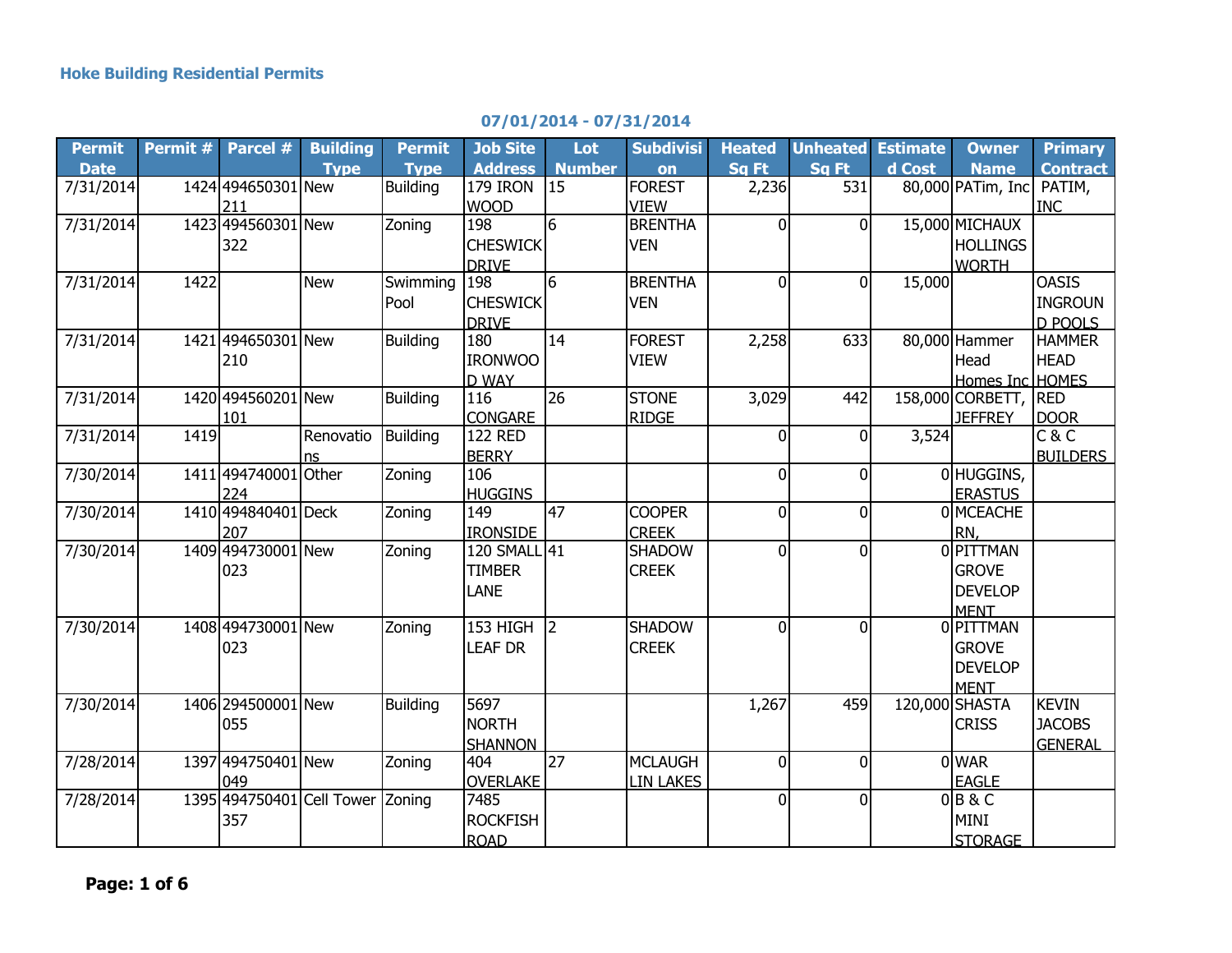| 7/28/2014 |      | 1393 494650301 New                 |            | Zoning     | 180                 | 14              | <b>FOREST</b>   | $\Omega$       | $\overline{0}$ |          | 0 Hammer                |                    |
|-----------|------|------------------------------------|------------|------------|---------------------|-----------------|-----------------|----------------|----------------|----------|-------------------------|--------------------|
|           |      | 210                                |            |            | <b>IRONWOO</b>      |                 | <b>VIEW</b>     |                |                |          | Head                    |                    |
|           |      |                                    |            |            | <b>D_WAY</b>        |                 |                 |                |                |          | Homes Inc               |                    |
| 7/28/2014 |      | 1392 494650301 New                 |            | Zoning     | 179                 | $\overline{15}$ | <b>FOREST</b>   | $\Omega$       | $\Omega$       |          | 0 PATim, Inc            |                    |
|           |      | 211                                |            |            | <b>IROWNWO</b>      |                 | <b>VIEW</b>     |                |                |          |                         |                    |
|           |      |                                    |            |            | <b>OD WAY</b>       |                 |                 |                |                |          |                         |                    |
| 7/25/2014 |      | 1386 494560201 New                 |            | Swimming   | 146                 | 38              | <b>STONE</b>    | $\overline{0}$ | $\overline{0}$ |          | 8,000 WALLCOE PETERKIN  |                    |
|           |      | 113                                |            | Pool       | <b>HAYWOOD</b>      |                 | <b>RIDGE</b>    |                |                |          |                         | N, VICKIE ELECTRIC |
| 7/24/2014 |      | 1384 494540001 Deck                |            | Swimming   | 261                 | 85              | <b>HENDRIX</b>  | $\Omega$       | $\overline{0}$ |          | 7,400 MONROE,           | DAVID              |
|           |      | 385                                |            | Pool       | MORNING             |                 | <b>FARMS</b>    |                |                |          | LAKEISHA                | SMITH              |
| 7/23/2014 | 1375 |                                    | Singlewide | Building   | 526 SWIFT           |                 |                 | $\Omega$       | $\mathbf{0}$   | $\Omega$ |                         | <b>DAVIS MH</b>    |
|           |      |                                    |            |            | <b>CREEK</b>        |                 |                 |                |                |          |                         | <b>MOVING</b>      |
| 7/23/2014 |      | 1374 494560201 Other               |            | Zoning     | 146                 | $\overline{38}$ | <b>STONE</b>    | $\Omega$       | $\Omega$       |          | 0 WALLCOE               |                    |
|           |      | 113                                |            |            | <b>HAYWOOD</b>      |                 | <b>RIDGE</b>    |                |                |          | N, VICKIE               |                    |
| 7/23/2014 |      | 1370 494540001 Deck                |            | Zoning     | $\overline{261}$    | 85              | <b>HENDRIX</b>  | $\Omega$       | $\overline{0}$ |          | 0 MONROE,               |                    |
|           |      | 385                                |            |            | <b>MORNING</b>      |                 | <b>FARMS</b>    |                |                |          | LAKEISHA                |                    |
| 7/22/2014 |      | 1369 494750101 New                 |            | Building   | 989 ST.             | 931             | MAPLES@         | 1,884          | 628            |          | 164,900 CAVINESS ROBERT |                    |
|           |      | 169                                |            |            | <b>JOHNS</b>        |                 | <b>WESTGAT</b>  |                |                |          | & CATES                 | IN.                |
| 7/22/2014 |      | 1367 494560401 storage/sh Building |            |            | 400                 | 82              | <b>BROWNST</b>  | $\overline{0}$ | 192            |          | 4,000 MENDOZA,          |                    |
|           |      | 282                                | ed         |            | <b>OAKRIDGE</b>     |                 | <b>ONE</b>      |                |                |          | <b>MICHELLE</b>         |                    |
| 7/22/2014 |      | 1364 694251501 New                 |            | Zoning     | 119                 | $\mathbf{1}$    | <b>EAGLES</b>   | $\Omega$       | $\overline{0}$ |          | <b>OKIDD</b>            |                    |
|           |      | 105                                |            |            | <b>BLACKHA</b>      |                 | <b>RIDGE</b>    |                |                |          | <b>CONST</b>            |                    |
|           |      |                                    |            |            | <b>WKE LANE</b>     |                 |                 |                |                |          |                         |                    |
| 7/22/2014 |      | 1362 494840301 Fence               |            | Zoning     | 145 N               | $\overline{87}$ | <b>COPPER</b>   | $\Omega$       | $\overline{0}$ |          | 0CATALA,                |                    |
|           |      | 186                                |            |            | <b>COPPER</b>       |                 | <b>CREEK</b>    |                |                |          | <b>HECTOR L.</b>        |                    |
|           |      |                                    |            |            | <b>CREEK DR</b>     |                 |                 |                |                |          | <b>GOTAY</b>            |                    |
| 7/22/2014 |      | 1361 494560401 New                 |            | Zoning     | 400                 | 82              | <b>BROWNST</b>  | $\overline{0}$ | $\overline{0}$ |          | 0 MENDOZA,              |                    |
|           |      | 282                                |            |            | <b>OAKRIDGE</b>     |                 | <b>ONE</b>      |                |                |          | <b>MICHELLE</b>         |                    |
| 7/21/2014 |      | 1358 694440601 Singlewide Building |            |            | 417                 |                 |                 | $\Omega$       | $\overline{0}$ |          | 0 FREEMAN, SERVICE      |                    |
|           |      | 022                                |            |            | <b>ROCKFISH</b>     |                 |                 |                |                |          |                         | DAVID LEE SOLUTION |
| 7/21/2014 |      | 1357 494750101 New                 |            | Zoning     | 989 ST.             | 931             | <b>WESTGAT</b>  | $\Omega$       | $\overline{0}$ |          | 0 CAVINESS              |                    |
|           |      | 169                                |            |            | <b>JOHNS</b>        |                 | $E$ @ THE       |                |                |          | <b>&amp; CATES</b>      |                    |
| 7/21/2014 |      | 1356 694440601 Singlewide Zoning   |            |            | 417                 |                 |                 | $\Omega$       | $\overline{0}$ |          | 0FREEMAN,               |                    |
|           |      | 022                                |            |            | <b>ROCKFISH</b>     |                 |                 |                |                |          | <b>DAVID LEE</b>        |                    |
| 7/18/2014 |      | 1351 494660201 Fence               |            | Zoning     | 424                 | 265             | <b>WEDGEFIE</b> | $\Omega$       | $\overline{0}$ |          | <b>OCURTIS</b>          |                    |
|           |      | 455                                |            |            | <b>WEDGEFIE</b>     |                 | LD              |                |                |          | <b>WALKER</b>           |                    |
|           |      |                                    |            |            | LD DRIVE            |                 |                 |                |                |          |                         |                    |
| 7/18/2014 |      | 1349 294310001 New                 |            | Well       | 512 S.              |                 |                 | $\overline{0}$ | $\overline{0}$ |          | 0BRANDON                |                    |
|           |      | 420                                |            | Constructi | <b>OLD WIRE</b>     |                 |                 |                |                |          | <b>BOUNDS</b>           |                    |
| 7/18/2014 |      | 1348 294310001 New                 |            | Improvem   | 512 S.              |                 |                 | $\Omega$       | $\overline{0}$ |          | 0 BRANDON               |                    |
|           |      | 420                                |            |            | ent/Repair OLD WIRE |                 |                 |                |                |          | <b>BOUNDS</b>           |                    |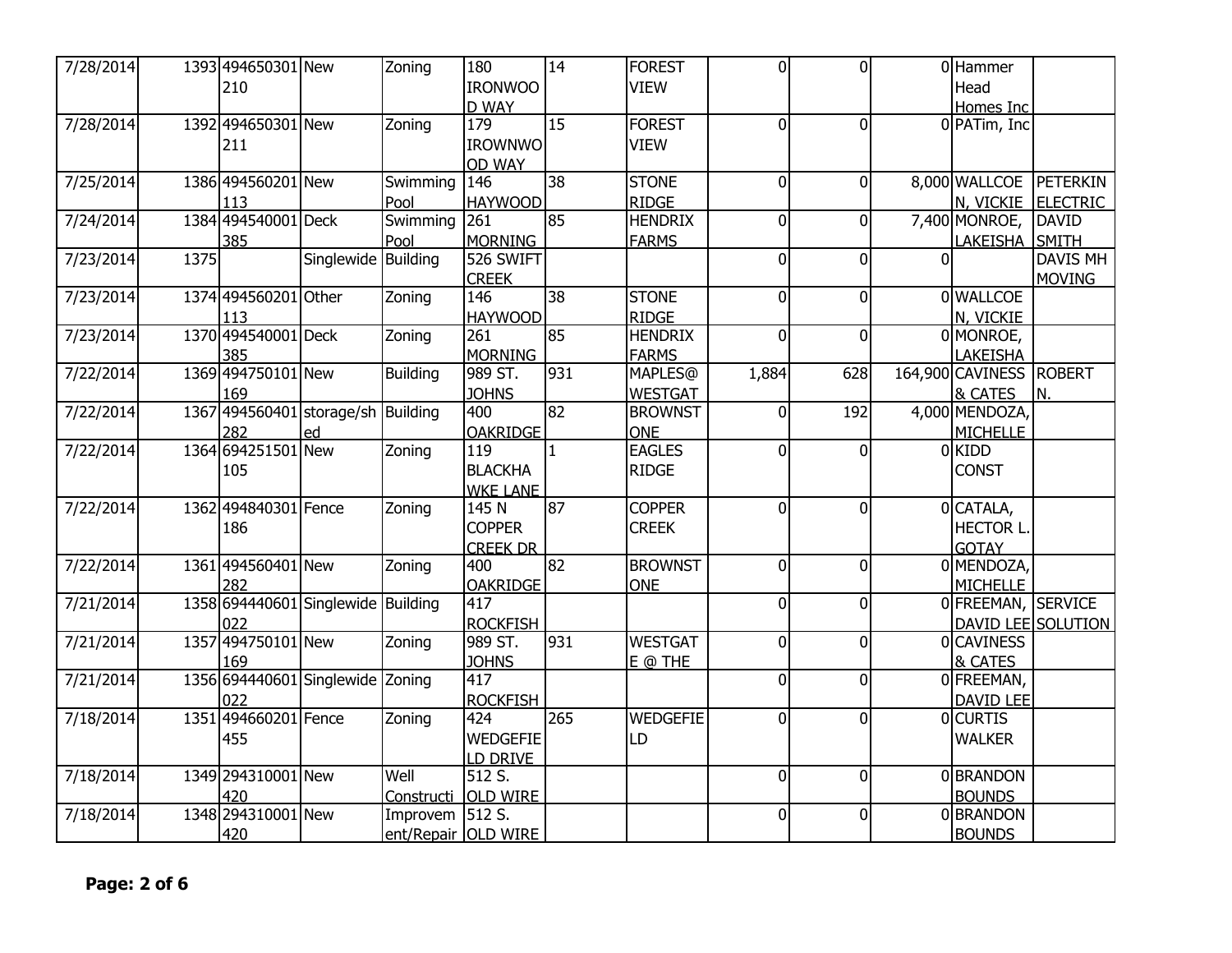| 7/16/2014 |      | 1344 794630001 Accessory |                                  | Building        | $\overline{67}1$ ELLIS |     |                 | 0I             | 320            |             |                            | 8,500 ODONNEL HIP HOME |
|-----------|------|--------------------------|----------------------------------|-----------------|------------------------|-----|-----------------|----------------|----------------|-------------|----------------------------|------------------------|
|           |      | 188                      | <b>Building</b>                  |                 | <b>ROAD</b>            |     |                 |                |                |             |                            | <b>INSTALLA</b>        |
| 7/16/2014 |      | 1343 694251101 New       |                                  | <b>Building</b> | 512                    | 91  | <b>EAGLES</b>   | 2,149          | 619            |             | 139,000 HOWARD             | ***HOWA                |
|           |      | 054                      |                                  |                 | <b>BLACKHA</b>         |     | <b>RIDGE</b>    |                |                |             | <b>BUILDERS RD</b>         |                        |
|           |      |                          |                                  |                 | <b>WK LANE</b>         |     |                 |                |                |             |                            | <b>BUILDERS</b>        |
| 7/16/2014 |      | 1342 494750101 New       |                                  | <b>Building</b> | 774 ST.                | 975 | PINES@W         | 2,552          | 1,096          |             | 199,000 CAVINESS           | **CAVINE               |
|           |      | 218                      |                                  |                 | <b>JOHNS</b>           |     | <b>ESTGATE</b>  |                |                |             | & CATES                    | SS&                    |
|           |      |                          |                                  |                 | <b>LOOP</b>            |     |                 |                |                |             |                            | <b>CATES</b>           |
|           |      |                          |                                  |                 |                        |     |                 |                |                |             |                            | <b>DEVELOP</b>         |
| 7/16/2014 |      |                          | 1341 584850001 Doublewid Zoning  |                 | 800                    |     |                 | $\overline{0}$ | $\overline{0}$ |             | 0 RODRIGUE                 |                        |
|           |      | 086                      | e                                |                 | <b>PENDERG</b>         |     |                 |                |                |             |                            |                        |
|           |      |                          |                                  |                 | <b>RASS</b>            |     |                 |                |                |             | <b>SIOMARA</b>             |                        |
| 7/16/2014 |      | 1339 494550001 New       |                                  | <b>Building</b> | 229                    | 121 | <b>TURNBER</b>  | 2,470          | 1,625          |             | 203,000 CAVINESS ** CAVINE |                        |
|           |      | 559                      |                                  |                 | <b>GANTON</b>          |     | <b>RY</b>       |                |                |             | <b>&amp; CATES</b>         | SS&                    |
|           |      |                          |                                  |                 | <b>DRIVE</b>           |     |                 |                |                |             |                            | <b>CATES</b>           |
|           |      |                          |                                  |                 |                        |     |                 |                |                |             |                            | <b>DEVELOP</b>         |
| 7/16/2014 |      | 1338 494550001 New       |                                  | <b>Building</b> | 245                    | 120 | <b>TURNBER</b>  | 3,149          | 796            |             | 203,000 CAVINESS           | **CAVINE               |
|           |      | 558                      |                                  |                 | <b>GANTON</b>          |     | <b>RY</b>       |                |                |             | & CATES                    | SS&                    |
|           |      |                          |                                  |                 | <b>DRIVE</b>           |     |                 |                |                |             |                            | <b>CATES</b>           |
|           |      |                          |                                  |                 |                        |     |                 |                |                |             |                            | <b>DEVELOP</b>         |
| 7/16/2014 | 1337 |                          | Carport                          | <b>Building</b> | 300                    |     | <b>DOVEFIEL</b> | 576            | $\overline{0}$ | 16,000      |                            | <b>JASON</b>           |
|           |      |                          | Enclosure                        |                 | <b>SPARROW</b>         |     | D               |                |                |             |                            | <b>JONES</b>           |
| 7/15/2014 |      | 1335 694440601           | Singlewide Zoning                |                 | 417                    |     |                 | $\overline{0}$ | 0              |             | 0 FREEMAN,                 |                        |
|           |      | 022                      |                                  |                 | <b>ROCKFISH</b>        |     |                 |                |                |             | <b>DAVID LEE</b>           |                        |
| 7/15/2014 |      | 1332 794630001 Accessory |                                  | Zoning          | 671 ELLIS              |     |                 | 0l             | $\overline{0}$ |             | 00DONNEL                   |                        |
|           |      | 188                      | <b>Building</b>                  |                 | <b>ROAD</b>            |     |                 |                |                |             |                            |                        |
| 7/15/2014 |      | 1331 494560401           | Other                            | Zoning          | 560 N.                 | 63  | <b>EMERALD</b>  | 0              | 0              |             | $0$ COOK,                  |                        |
|           |      | 219                      |                                  |                 | <b>PARKER</b>          |     | <b>VIEW</b>     |                |                |             | <b>LACRETIA</b>            |                        |
| 7/14/2014 |      |                          | 1328 494760101 Cell Tower Zoning |                 | 150                    |     |                 | $\mathbf{0}$   | $\overline{0}$ |             | 0 AMERICAN                 |                        |
|           |      | 078                      |                                  |                 | <b>LINDSAY</b>         |     |                 |                |                |             | <b>TOWERS</b>              |                        |
| 7/11/2014 | 1318 |                          | Roof                             | Building        | 232                    |     | <b>FOREST</b>   | $\overline{0}$ | $\overline{0}$ | 4,500       |                            | <b>FRANK</b>           |
|           |      |                          |                                  |                 | <b>SCARLET</b>         |     | <b>WOODS</b>    |                |                |             |                            | <b>REVELS</b>          |
| 7/11/2014 | 1317 |                          | Roof                             | <b>Building</b> | 170                    |     | <b>FOREST</b>   | $\overline{0}$ | 0              | 3,500       |                            | <b>FRANK</b>           |
|           |      |                          |                                  |                 | <b>GREENTRE</b>        |     | <b>WOODS</b>    |                |                |             |                            | <b>REVELS</b>          |
|           |      |                          |                                  |                 | E ROAD                 |     |                 |                |                |             |                            |                        |
| 7/11/2014 |      | 1313 494763014 Addition  |                                  | <b>Building</b> | 295                    |     | OAKS@WE         | $\overline{0}$ | $\overline{0}$ | 16,000 PAUL |                            | <b>HOUSE</b>           |
|           |      | 79                       |                                  |                 | <b>THORNCLI</b>        |     | <b>STGATE</b>   |                |                |             | MCPHERS                    | <b>DOCTOR</b>          |
|           |      |                          |                                  |                 | <b>FF DRIVE</b>        |     |                 |                |                |             | ON                         | <b>OF</b>              |
| 7/11/2014 |      | 1312 494763014 Addition  |                                  | Zoning          | 295                    |     | <b>OAKS@WE</b>  | 0I             | 0              |             | 0 PAUL                     |                        |
|           |      | 79                       |                                  |                 | <b>THORNCLI</b>        |     | <b>STGATE</b>   |                |                |             | <b>MCPHERS</b>             |                        |
|           |      |                          |                                  |                 | FF DRIVE               |     |                 |                |                |             | <b>ON</b>                  |                        |
|           |      |                          |                                  |                 |                        |     |                 |                |                |             |                            |                        |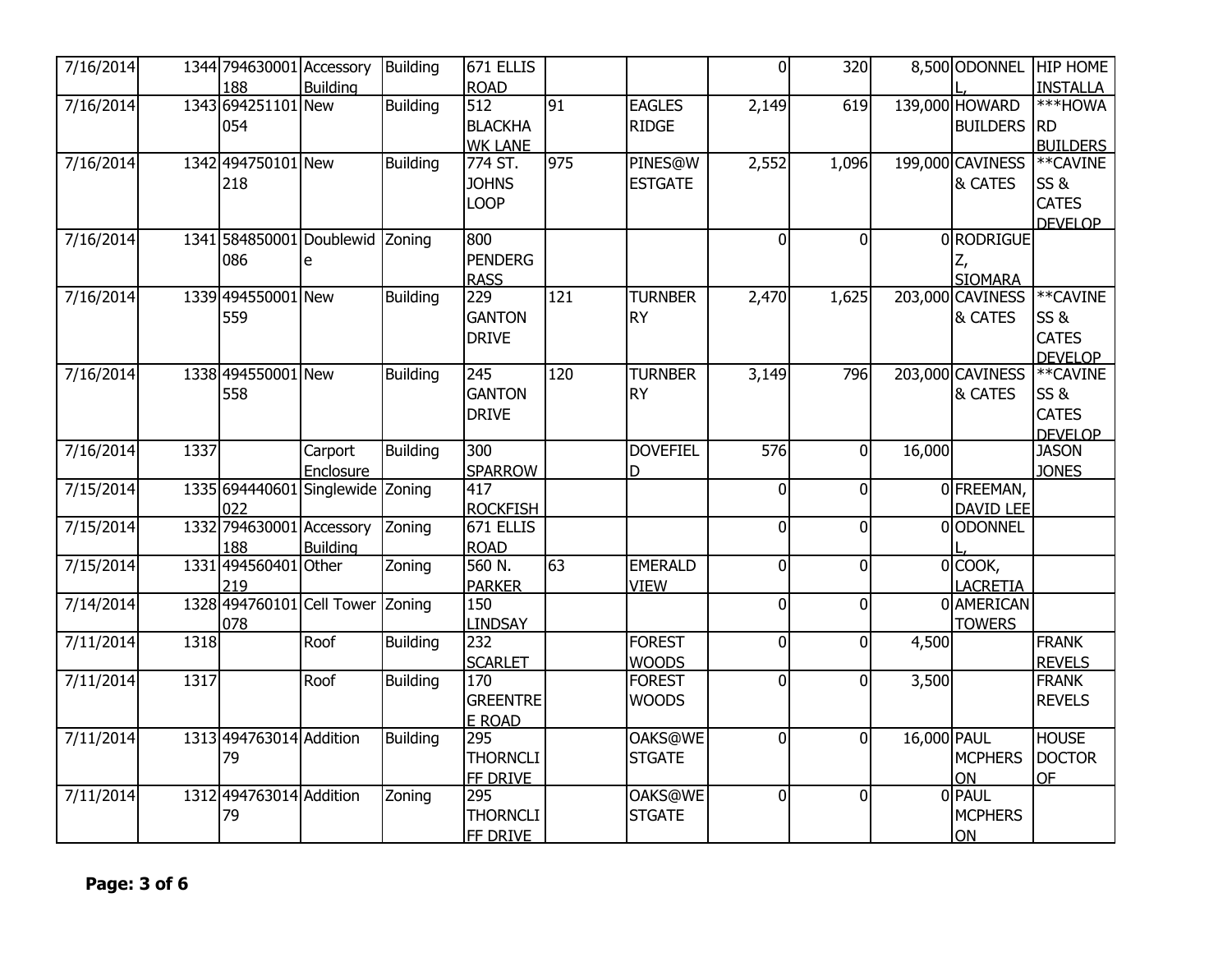| 7/10/2014 |      | 1308 294220001 New                 |                    | <b>Building</b>      | 181              | 28  | <b>CHERAW</b>   | 1,254          | 535            |              | 136,100 LUMBEE             | ORAL'S          |
|-----------|------|------------------------------------|--------------------|----------------------|------------------|-----|-----------------|----------------|----------------|--------------|----------------------------|-----------------|
|           |      | 408                                |                    |                      | <b>HATTERAS</b>  |     | <b>ACRES</b>    |                |                |              | <b>TRIBE OF</b>            | <b>CONSTRU</b>  |
|           |      |                                    |                    |                      | TRAIL            |     |                 |                |                |              | <b>NORTH</b>               | <b>CTION CO</b> |
| 7/10/2014 |      | 1307 294220001 Garage              |                    | <b>Building</b>      | 4239 OLD         |     |                 | $\overline{0}$ | 648            | $1,800$ RITA |                            | <b>CHARLES</b>  |
|           |      | 043                                |                    |                      | <b>MAXTON</b>    |     |                 |                |                |              | <b>ROWSEY</b>              | <b>ROWSEY</b>   |
| 7/9/2014  |      | 1302 494840401 New                 |                    | Improvem             | 203 Gertie $61$  |     | Mitchells       | $\overline{0}$ | $\mathbf 0$    |              | 0Tristar                   |                 |
|           |      | 101                                |                    | ent/Repair           | $ C_t $          |     | Landing         |                |                |              | <b>Building</b>            |                 |
| 7/9/2014  |      | 1301 494840401 New                 |                    | Improvem             | 195 Gertie 60    |     | Mitchells       | $\Omega$       | $\mathbf 0$    |              | 0Tristar                   |                 |
|           |      | 101                                |                    | ent/Repair           | ICt              |     | Landing         |                |                |              | <b>Building</b>            |                 |
| 7/8/2014  |      | 1300 794830101 Doublewid Building  |                    |                      | 105 BRIAR        |     | <b>CREEKSID</b> | $\Omega$       | $\mathbf 0$    |              | 0TERRANCE J & D            |                 |
|           |      | 2210                               | e                  |                      | <b>CREEK</b>     |     | E.              |                |                |              | <b>JORDAN</b>              | <b>MOBILE</b>   |
| 7/8/2014  |      | 1296 494750101 New                 |                    | <b>Building</b>      | 790 ST.          | 939 | PINES@W         | 3,207          | 438            |              | 215,000 CAVINESS           | **CAVINE        |
|           |      | 200                                |                    |                      | <b>JOHNS</b>     |     | <b>ESTGATE</b>  |                |                |              | & CATES                    | SS&             |
|           |      |                                    |                    |                      | <b>LOOP</b>      |     |                 |                |                |              |                            | <b>CATES</b>    |
|           |      |                                    |                    |                      |                  |     |                 |                |                |              |                            | <b>DEVELOP</b>  |
| 7/8/2014  |      | 1295 494750101 New                 |                    | <b>Building</b>      | 130              | 966 | PINES@W         | 2,408          | 1,575          |              | 199,000 CAVINESS           | **CAVINE        |
|           |      | 209                                |                    |                      | <b>CITATION</b>  |     | <b>ESTGATE</b>  |                |                |              | & CATES                    | SS&             |
|           |      |                                    |                    |                      | <b>COURT</b>     |     |                 |                |                |              |                            | <b>CATES</b>    |
|           |      |                                    |                    |                      |                  |     |                 |                |                |              |                            | <b>DEVELOP</b>  |
| 7/8/2014  |      | 1294 494750101 New                 |                    | <b>Building</b>      | 925 ST.          | 935 | MAPLES@         | 1,847          | 706            |              | 157,000 CAVINESS           | **CAVINE        |
|           |      | 173                                |                    |                      | <b>JOHNS</b>     |     | <b>WESTGAT</b>  |                |                |              | & CATES                    | SS&             |
|           |      |                                    |                    |                      | <b>LOOP</b>      |     | E.              |                |                |              |                            | <b>CATES</b>    |
|           |      |                                    |                    |                      |                  |     |                 |                |                |              |                            | <b>DEVELOP</b>  |
| 7/8/2014  |      | 1293 494750101 New                 |                    | <b>Building</b>      | 920 ST.          | 925 | MAPLES@         | 1,997          | 916            |              | 174,900 CAVINESS           | **CAVINE        |
|           |      | 163                                |                    |                      | <b>JOHNS</b>     |     | <b>WESTGAT</b>  |                |                |              | & CATES                    | SS&             |
|           |      |                                    |                    |                      | <b>LOOP</b>      |     | E               |                |                |              |                            | <b>CATES</b>    |
|           |      |                                    |                    |                      |                  |     |                 |                |                |              |                            | <b>DEVELOP</b>  |
| 7/8/2014  |      | 1292 494750101 New                 |                    | <b>Building</b>      | 108              | 920 | MAPLES@         | 1,997          | 916            |              | 174,900 CAVINESS ** CAVINE |                 |
|           |      | 158                                |                    |                      | <b>SORREL</b>    |     | <b>WESTGAT</b>  |                |                |              | & CATES                    | SS&             |
|           |      |                                    |                    |                      | <b>COURT</b>     |     | E               |                |                |              |                            | <b>CATES</b>    |
|           |      |                                    |                    |                      |                  |     |                 |                |                |              |                            | <b>DEVELOP</b>  |
| 7/7/2014  |      | 1289 694251101 New                 |                    | Zoning               | 512              | 91  | <b>EAGLES</b>   | $\overline{0}$ | $\overline{0}$ |              | 0 HOWARD                   |                 |
|           |      | 054                                |                    |                      | <b>BLACKHA</b>   |     | <b>RIDGE</b>    |                |                |              | <b>BUILDERS</b>            |                 |
|           |      |                                    |                    |                      | <b>WK LANE</b>   |     |                 |                |                |              |                            |                 |
| 7/7/2014  | 1287 |                                    | Replaceme Building |                      | 8701             |     |                 | $\overline{0}$ | $\overline{0}$ | 11,554       |                            | <b>THD AT</b>   |
|           |      |                                    | nt                 |                      | <b>BALFOUR</b>   |     |                 |                |                |              |                            | <b>HOME</b>     |
| 7/7/2014  |      | 1286 794630001 Singlewide Improvem |                    |                      | $\overline{701}$ |     |                 | $\Omega$       | $\overline{0}$ |              | 0 Linda Lee-               |                 |
|           |      | 251                                |                    | ent/Repair Golden Rd |                  |     |                 |                |                |              | Knowles                    |                 |
| 7/7/2014  |      | 1285 794630001                     | Singlewide         | Well                 | 701              |     |                 | $\Omega$       | $\overline{0}$ |              | OLinda Lee-                |                 |
|           |      | 251                                |                    | Constructi           | Golden Rd        |     |                 |                |                |              | Knowles                    |                 |
| 7/7/2014  | 1284 |                                    | Replaceme Building |                      | 334 Davis        |     |                 | $\overline{0}$ | $\overline{0}$ | 8,446        |                            | <b>THD AT</b>   |
|           |      |                                    | nt Shingles        |                      | <b>Bridge</b>    |     |                 |                |                |              |                            | <b>HOME</b>     |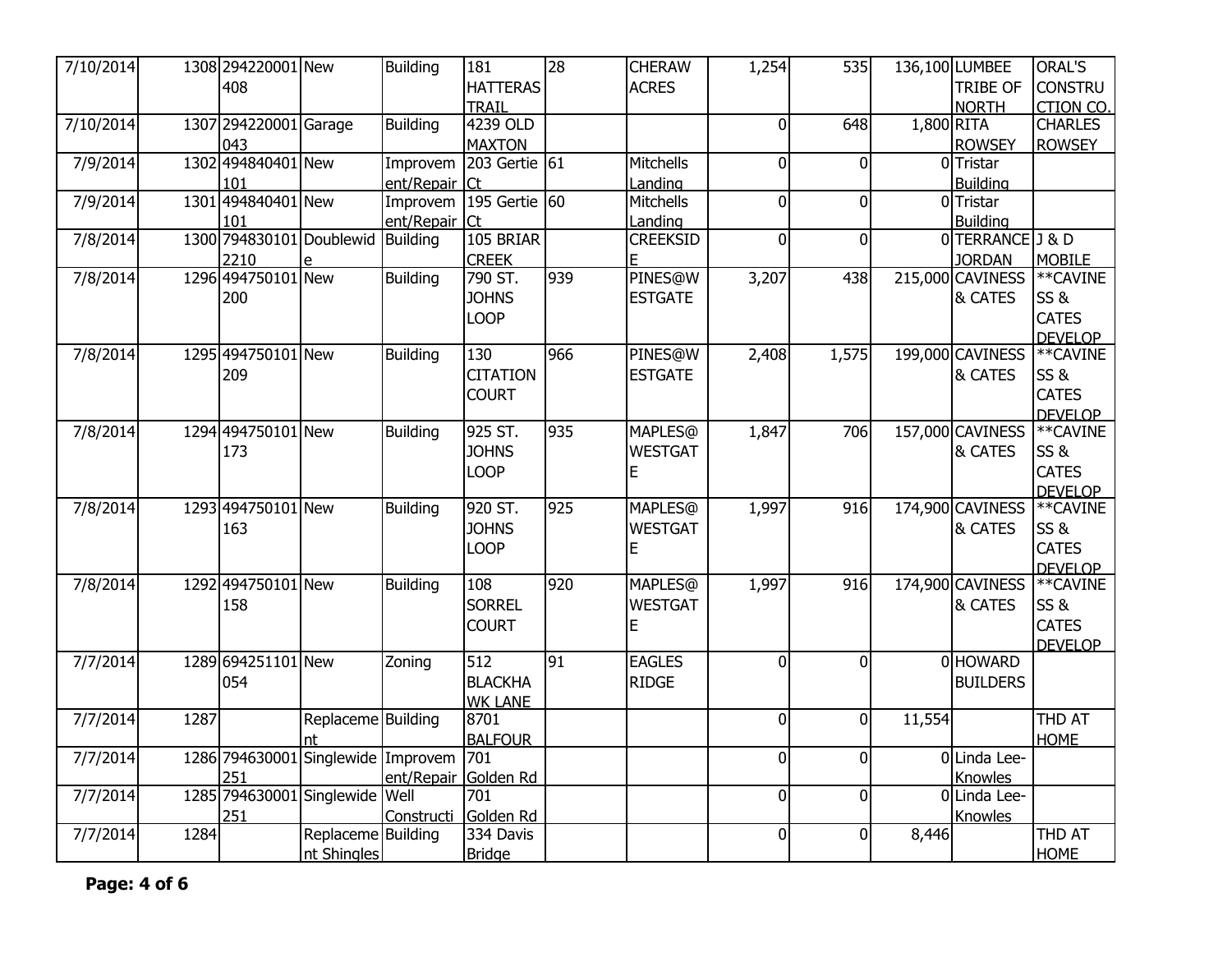| 7/7/2014 |      | 1280 584880001 Doublewid Zoning   |                 |                     | 7943             |       |                 | $\Omega$       | $\overline{0}$ |         | 0ROBERT&         |                |
|----------|------|-----------------------------------|-----------------|---------------------|------------------|-------|-----------------|----------------|----------------|---------|------------------|----------------|
|          |      | 135                               | e               |                     | CALLOWA          |       |                 |                |                |         | <b>PEGGY</b>     |                |
|          |      |                                   |                 |                     | Y ROAD           |       |                 |                |                |         | <b>BOWLES</b>    |                |
| 7/7/2014 |      | 1279 794630001 Accessory          |                 | Zoning              | 278 ELLIS        |       |                 | $\overline{0}$ | $\Omega$       |         | 0RONALD &        |                |
|          |      | 075                               | <b>Building</b> |                     | <b>ROAD</b>      |       |                 |                |                |         | <b>PATRICIA</b>  |                |
|          |      |                                   |                 |                     |                  |       |                 |                |                |         | <b>FOSTER</b>    |                |
| 7/7/2014 |      | 1278 494540001 Pergula            |                 | Building            | 246              |       | <b>HENDRIX</b>  | $\overline{0}$ | 120            |         | 3,000 ADAM &     | <b>YOUR</b>    |
|          |      | 374                               |                 |                     | <b>MORNING</b>   |       | <b>FARMS</b>    |                |                |         | <b>SHARON</b>    | <b>DREAM</b>   |
|          |      |                                   |                 |                     | <b>GLORY</b>     |       |                 |                |                |         | <b>SHAVER</b>    | <b>HOME</b>    |
|          |      |                                   |                 |                     | <b>DRIVE</b>     |       |                 |                |                |         |                  | <b>IMPROVE</b> |
| 7/7/2014 |      | 1276 494540001 Pergula            |                 | Zoning              | 246              |       | <b>HENDRIX</b>  | $\Omega$       | 120            |         | 3,000 ADAM &     | <b>YOUR</b>    |
|          |      | 374                               |                 |                     | <b>MORNING</b>   |       | <b>FARMS</b>    |                |                |         | <b>SHARON</b>    | <b>DREAM</b>   |
|          |      |                                   |                 |                     | <b>GLORY</b>     |       |                 |                |                |         | <b>SHAVER</b>    | <b>HOME</b>    |
|          |      |                                   |                 |                     | <b>DRIVE</b>     |       |                 |                |                |         |                  | <b>IMPROVE</b> |
| 7/7/2014 |      | 1275 394040001 Doublewid Improvem |                 |                     | Fulford          | $1-A$ |                 | $\mathbf{0}$   | $\Omega$       |         | 0 MCPHATT        |                |
|          |      | 100                               |                 | ent/Repair Mcmillan |                  |       |                 |                |                |         | ER, NEILL        |                |
| 7/3/2014 |      | 1274 494750101 New                |                 | Zoning              | 925 ST.          | 935   | <b>MAPLES</b> @ | $\overline{0}$ | $\overline{0}$ |         | 0 CAVINESS       |                |
|          |      | 173                               |                 |                     | <b>JOHNS</b>     |       | <b>WESTGAT</b>  |                |                |         | & CATES          |                |
| 7/3/2014 |      | 1273 494750101 New                |                 | Zoning              | 920 ST.          | 925   | <b>MAPLES</b> @ | $\overline{0}$ | $\overline{0}$ |         | 0 CAVINESS       |                |
|          |      | 163                               |                 |                     | <b>JOHNS</b>     |       | <b>WESTGAT</b>  |                |                |         | & CATES          |                |
| 7/3/2014 |      | 1272 494750101 New                |                 | Zoning              | 108              | 920   | <b>MAPLES</b> @ | $\overline{0}$ | $\overline{0}$ |         | <b>OCAVINESS</b> |                |
|          |      | 158                               |                 |                     | <b>SORREL</b>    |       | <b>WESTGAT</b>  |                |                |         | & CATES          |                |
| 7/3/2014 |      | 1270 494750101 New                |                 | Zoning              | 790 ST.          | 939   | PINES@W         | $\mathbf{0}$   | 0              |         | 0 CAVINESS       |                |
|          |      | 200                               |                 |                     | <b>JOHNS</b>     |       | <b>ESTGATE</b>  |                |                |         | & CATES          |                |
| 7/3/2014 |      | 1269 494750101 New                |                 | Zoning              | 130              | 966   | PINES@W         | $\overline{0}$ | $\Omega$       |         | 0 CAVINESS       |                |
|          |      | 209                               |                 |                     | <b>CITATION</b>  |       | <b>ESTGATE</b>  |                |                |         | & CATES          |                |
| 7/3/2014 | 1268 |                                   | Renovatio       | Building            | 548              |       | PINES@W         | $\overline{0}$ | $\Omega$       | 15,423  |                  | <b>HOUSE</b>   |
|          |      |                                   | ns              |                     | <b>WINDOVE</b>   |       | <b>ESTGATE</b>  |                |                |         |                  | <b>DOCTOR</b>  |
|          |      |                                   |                 |                     | <b>R DRIVE</b>   |       |                 |                |                |         |                  | <b>OF</b>      |
| 7/2/2014 | 1265 |                                   | <b>New</b>      | Building            | 110 OLD          | 35    | <b>SHADOW</b>   | 2,217          | 739            | 220,000 |                  | **SOUTHE       |
|          |      |                                   |                 |                     | <b>BLOSSOM</b>   |       | <b>CREEK</b>    |                |                |         |                  | <b>ASTERN</b>  |
|          |      |                                   |                 |                     | <b>COURT</b>     |       |                 |                |                |         |                  | <b>CONSTRU</b> |
|          |      |                                   |                 |                     |                  |       |                 |                |                |         |                  | CTION**        |
| 7/1/2014 |      | 1258 494750101 Fence              |                 | Zoning              | 411              | 942   | <b>WESTGAT</b>  | $\Omega$       | $\Omega$       |         | 0 RACHELLE       |                |
|          |      | 203                               |                 |                     | <b>SEDGEFIE</b>  |       | E @ THE         |                |                |         | <b>GOUVEA</b>    |                |
|          |      |                                   |                 |                     | LD DR            |       | <b>PINES</b>    |                |                |         |                  |                |
| 7/1/2014 |      | 1257 494650401 Fence              |                 | Zoning              | 295              | 43    | <b>GALATIA</b>  | $\overline{0}$ | $\overline{0}$ |         | 0SMALLS,         |                |
|          |      | 334                               |                 |                     | <b>SEABISCUI</b> |       | <b>FARMS</b>    |                |                |         | <b>SHIRLEY</b>   |                |
|          |      |                                   |                 |                     | T DR             |       |                 |                |                |         |                  |                |
| 7/1/2014 |      | 1256 494660201 Fence              |                 | Zoning              | 171 DREW 7       |       | <b>COBBLERI</b> | $\overline{0}$ | $\Omega$       |         | 0OVERTON,        |                |
|          |      | 147                               |                 |                     | <b>ST</b>        |       | <b>DGE</b>      |                |                |         | <b>KIMBERLY</b>  |                |